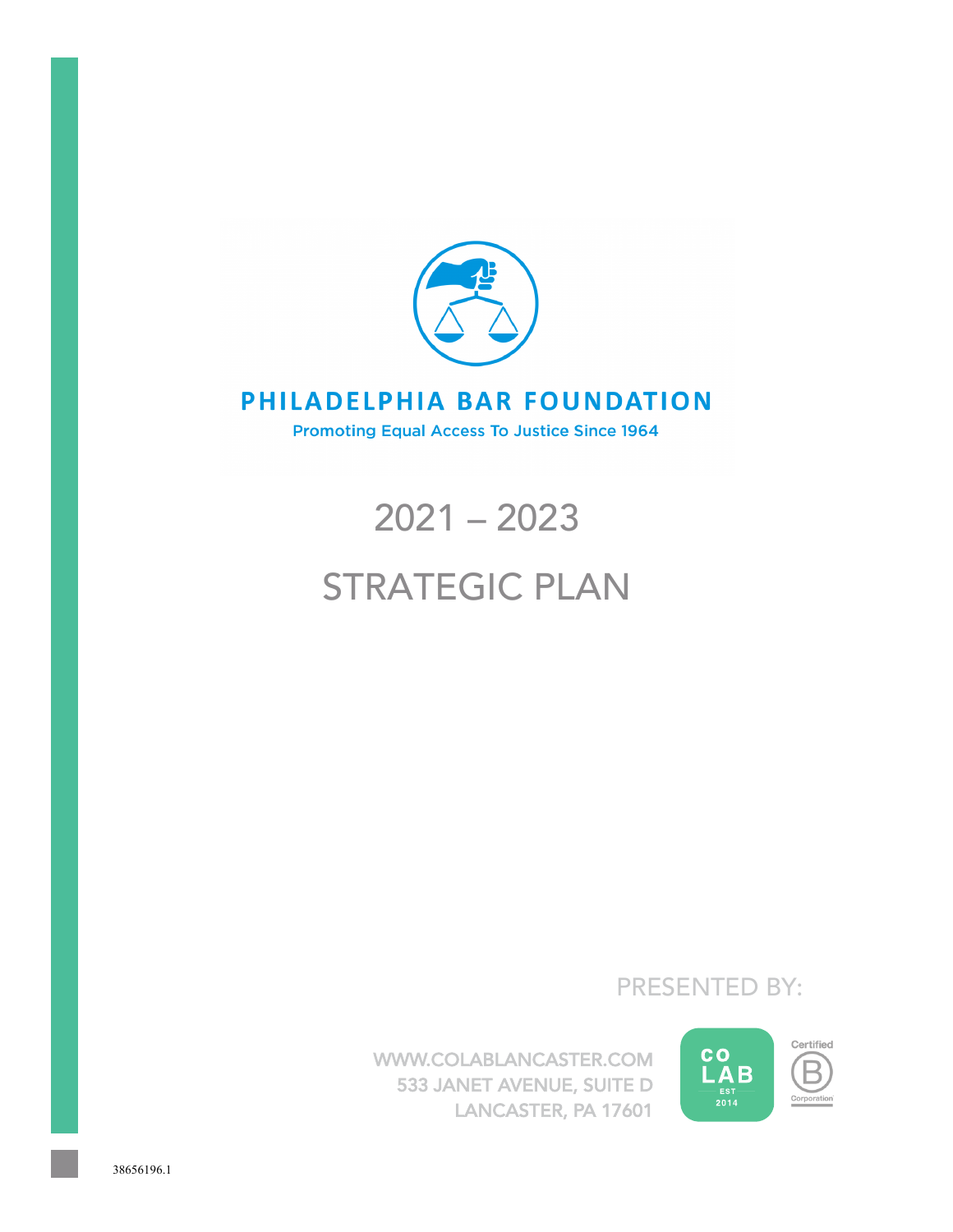

# VISION

A Philadelphia community in which everyone has equal access to justice.

# **MISSION**

Through programs, grants, and partnerships, the Philadelphia Bar Foundation removes barriers to justice, engages the community in support of civil legal aid, and builds system-wide capacity in order to strengthen the provision of quality legal services and to ensure that all individuals understand their rights to equal justice under law.

# CORE VALUES

- All people should have equal access to justice and the right to legal representation.
- When we work to provide an equitable and inclusive playing field, we make our legal system fairer and our society more just.
- It is our responsibility to advocate for equal access to justice, to drive change and to provide legal services to underserved communities.
- It is our place to champion the unique value that the Philadelphia Legal Aid community provides our city and region.
- It is our privilege to recognize, support, and celebrate the efforts of partners and collaborators who further these principles and to show that the whole is bigger than the sum of its parts.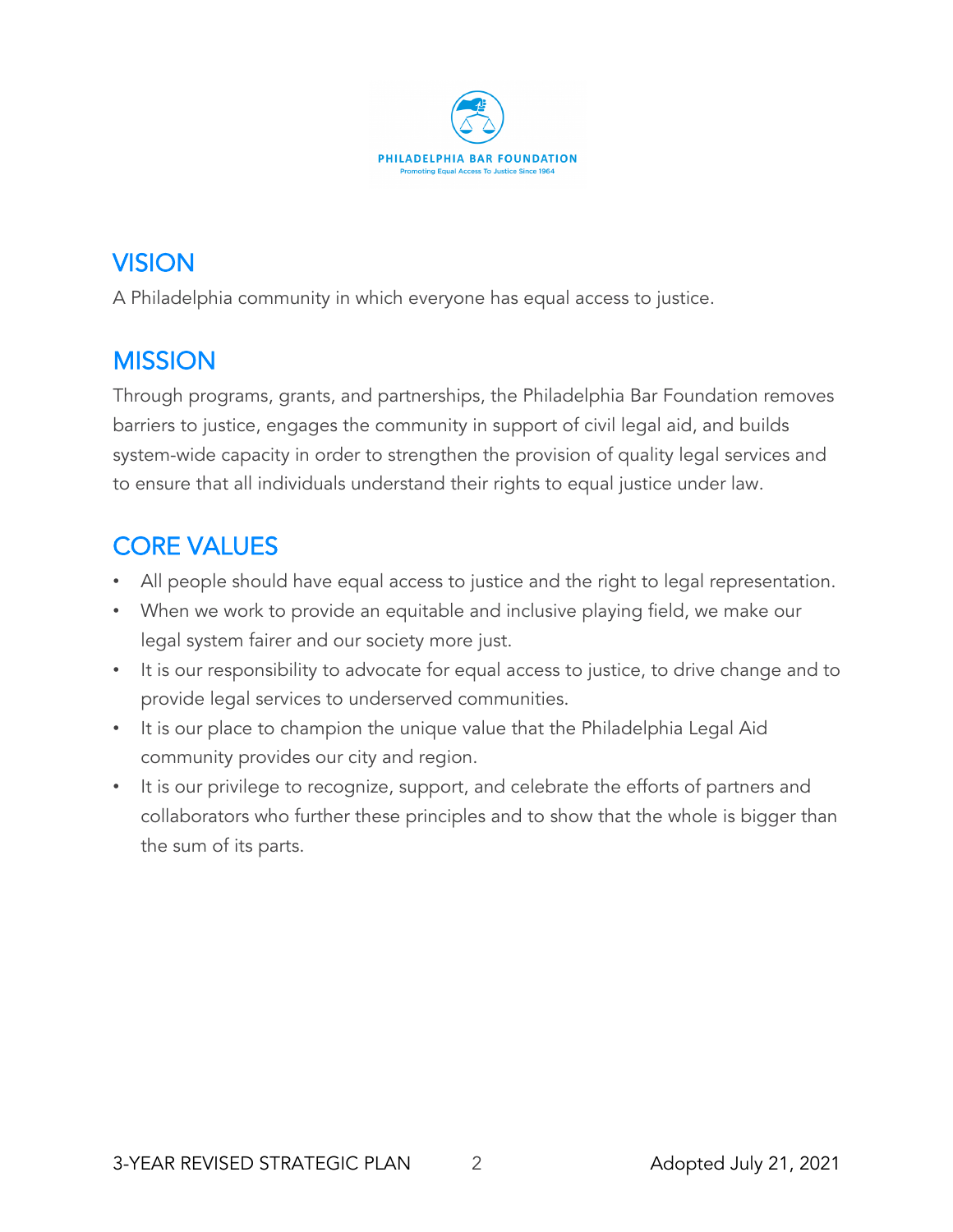

# PROCESS OVERVIEW & SUMMARY

The Philadelphia Bar Foundation began in 1964, and remains the only foundation in the City solely dedicated to the legal services community. In the last 5 years, the Bar Foundation has awarded over \$3 million in grants and other assistance to nearly 40 organizations and the individuals they serve throughout the greater Philadelphia area.

In March 2018, coLAB conducted a Sustainability Assessment with the Bar Foundation. With funds allocated for strategic planning, coLAB and the Foundation began an 8 month process to identify opportunities for organizational growth and improvement. This plan is the culmination of efforts with Philadelphia Bar Foundation leadership and Trustees to define a roadmap for the immediate and long-term future.

Through robust stakeholder engagement and data collection, coLAB explored the Bar Foundation's current and future role in the legal aid community. Findings from this phase are detailed in the Stakeholder Report, shared with the Board of Trustees Executive Committee and Strategic Planning Committee during a half day retreat in April 2018; this session laid the groundwork for a full day retreat facilitated by coLAB in May 2018 with the full Board of Trustees and Bar Foundation staff.

During the retreat, the Board of Trustees participated in a frank discussion about the core areas, identifying the scope for this plan. With insights gathered through breakout sessions and tactical work sessions with staff and partners, coLAB and the Bar Foundation leadership crafted this five-year strategic plan. In addition to newly defined Vision, Mission, and Core Values, the Board of Trustees, with input from Foundation staff and community stakeholders, identified the following strategic priorities:

- Philanthropy
- Partnerships
- Advocacy & Awareness
- Sustainability & Capacity

Goals and tactics for these priorities were developed to address both internal and external community needs. Increasing the focus on equal access to justice and long-term sustainability holds tremendous promise for the future of the Philadelphia Bar Foundation. With these strategic priorities in mind, the Trustees and Foundation staff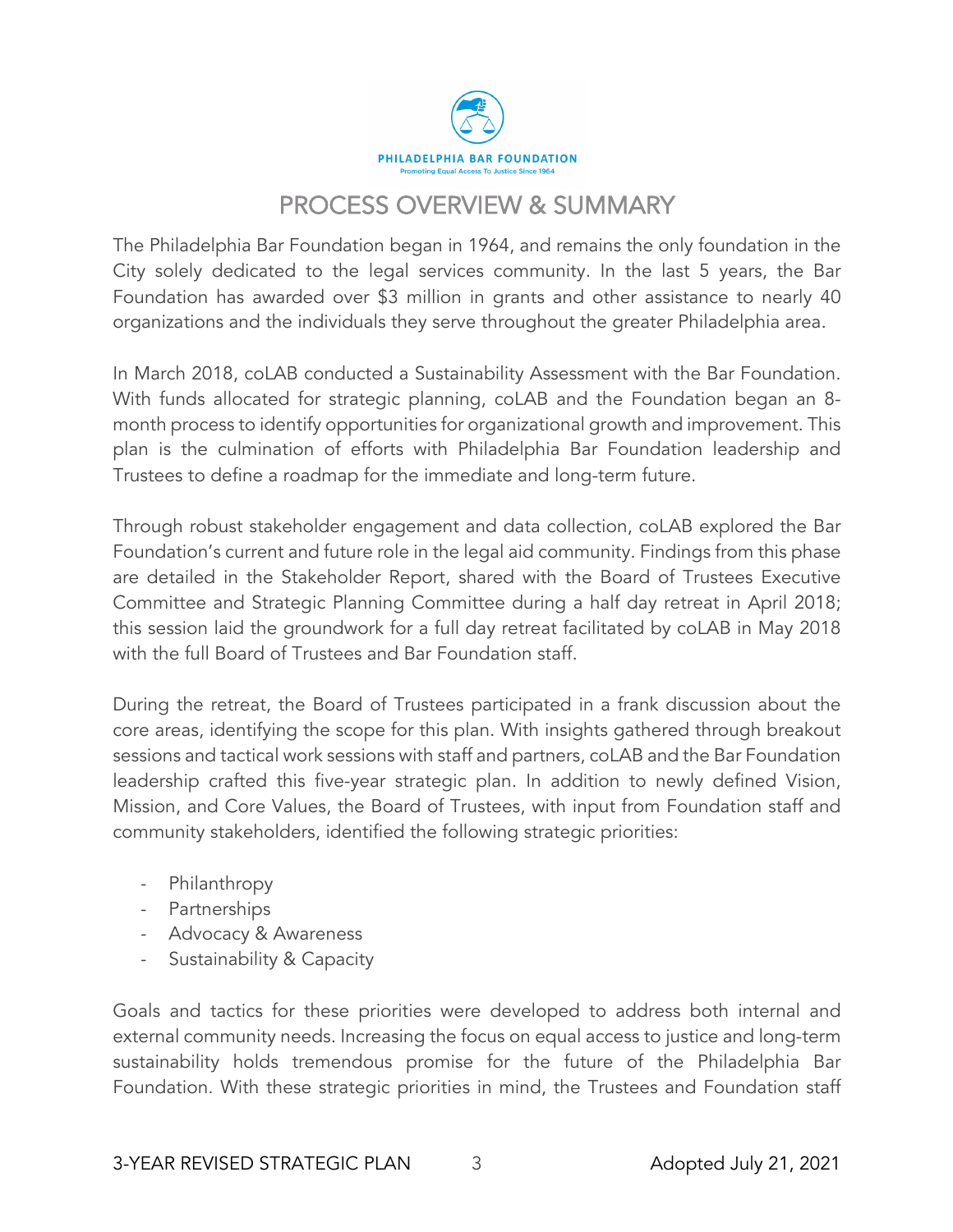

can support long-term success while navigating a radical shift in impact and definitions of equal access to justice for everyone in the Philadelphia community.

In March 2018, when this plan was originated, the Bar Foundation was fundraising to build a physical Equal Justice Center ("EJC"), until the COVID-19 pandemic took the legal world virtual. In keeping with the overall goals of the project, we pivoted to a set of virtual EJC initiatives ("the EJC initiatives"), including things like community-based justice hubs with navigators and a 2021 data/technology initiative. In the future, the Bar Foundation may elect to add other EJC programs or projects ("the EJC projects") as appropriate.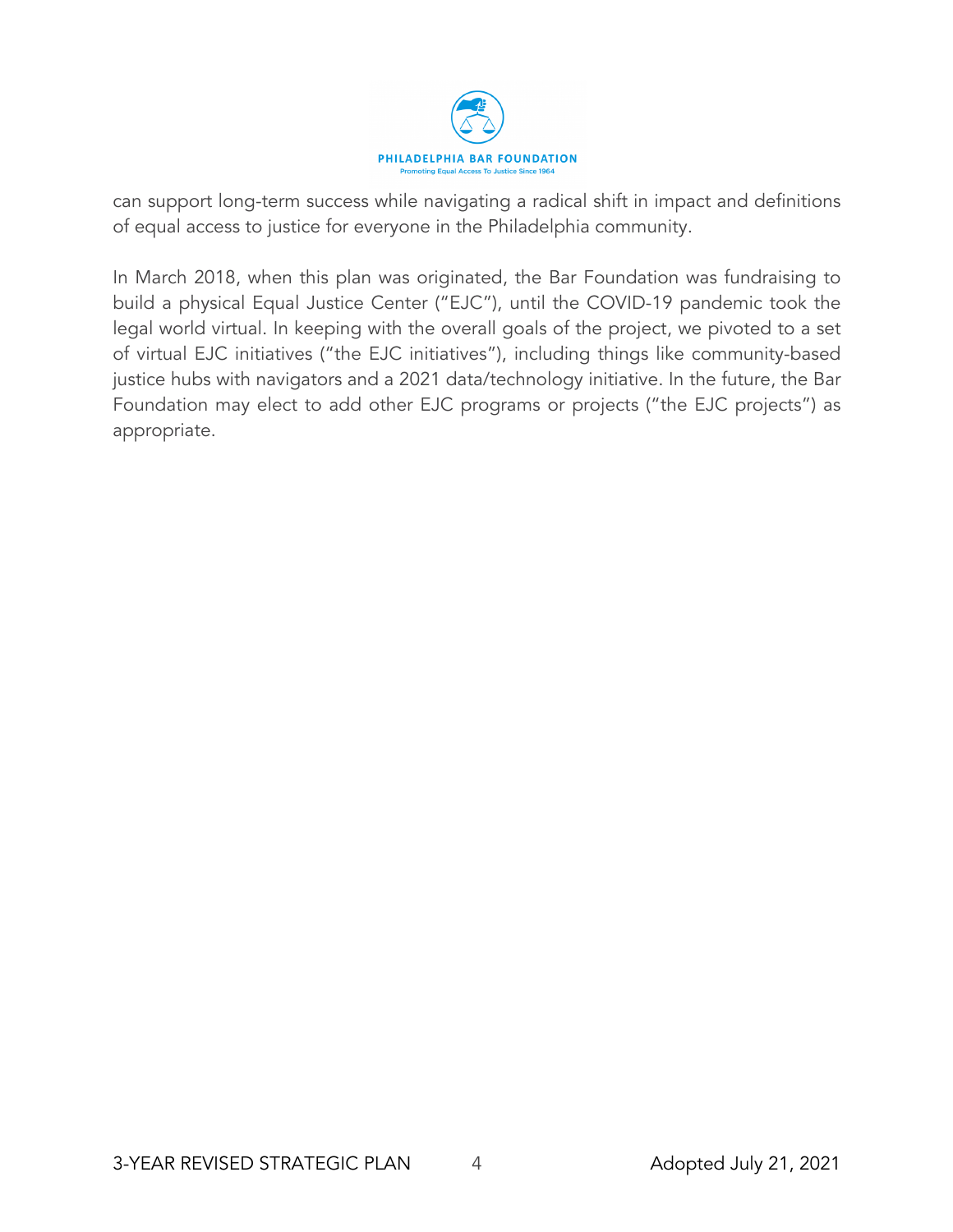

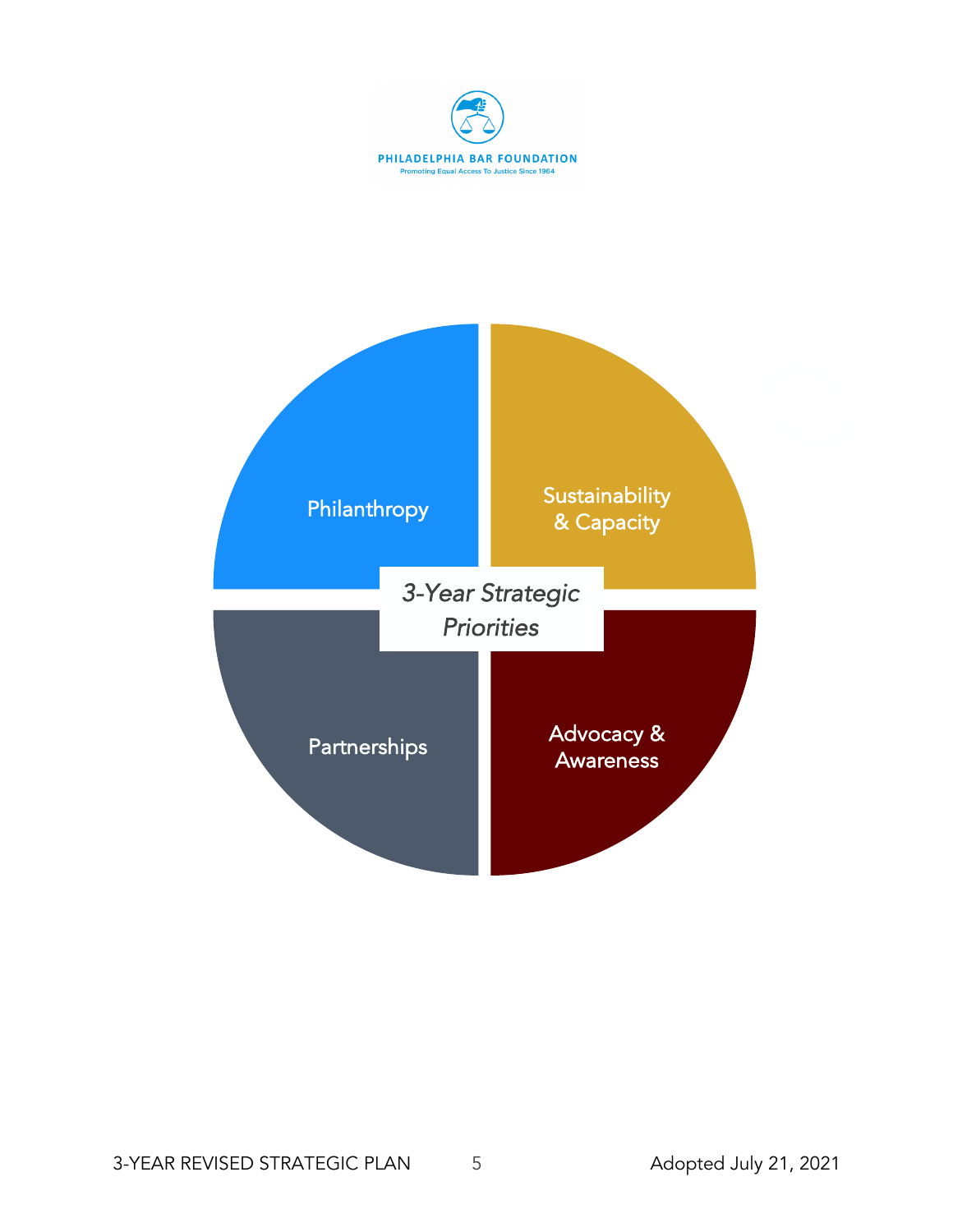

### STRATEGIC PRIORITY + GOALS OVERVIEW

#### STRATEGIC INITIATIVE: PHILANTHROPY

*Ground the Foundation's fundraising and giving in race, social, and economic equity to enhance -sector-wide capacity and stimulate systemic changes to remove inequities in the justice sector.* 

GOAL #1: Strengthen Foundation Fundraising GOAL #2: Maximize Effective Giving, (including Grantmaking, Programs; EJC Initiatives)

#### STRATEGIC INITIATIVE: SUSTAINABILITY & CAPACITY

*Strengthen the Philadelphia Bar Foundation by improving organizational sustainability*

- GOAL #1: Ensure adequate and appropriate organizational staffing in light of strategic initiatives and goals
- GOAL #2: Build Board capacity to achieve anti-racism, equity and inclusion goals

#### STRATEGIC INITIATIVE: PARTNERSHIPS

*Increase and strengthen transparent, mutually beneficial partnerships across all areas of the Bar Foundation's activities including partnerships around the EJC initiatives and projects*

- GOAL #1: Cultivate and strengthen relationships with the local and regional legal community
- GOAL #2: Cultivate and strengthen relationships with community-based partners, regional businesses, non-legal organizations, and elected officials

#### STRATEGIC INITIATIVE: ADVOCACY & AWARENESS

*Center racial equity in identifying, understanding, and overcoming barriers to equal access to justice*

- GOAL #1: Identify and understand barriers to equal justice within communities in Philadelphia
- GOAL #2: Drive innovation and collaboration to build system-wide capacity and increase awareness of, and deliver resources to, the legal aid sector
- GOAL #3: Position the Foundation and the EJC initiatives as a leading informational resource on racial, social, and economic equity issues and how such inequities impede equal access to justice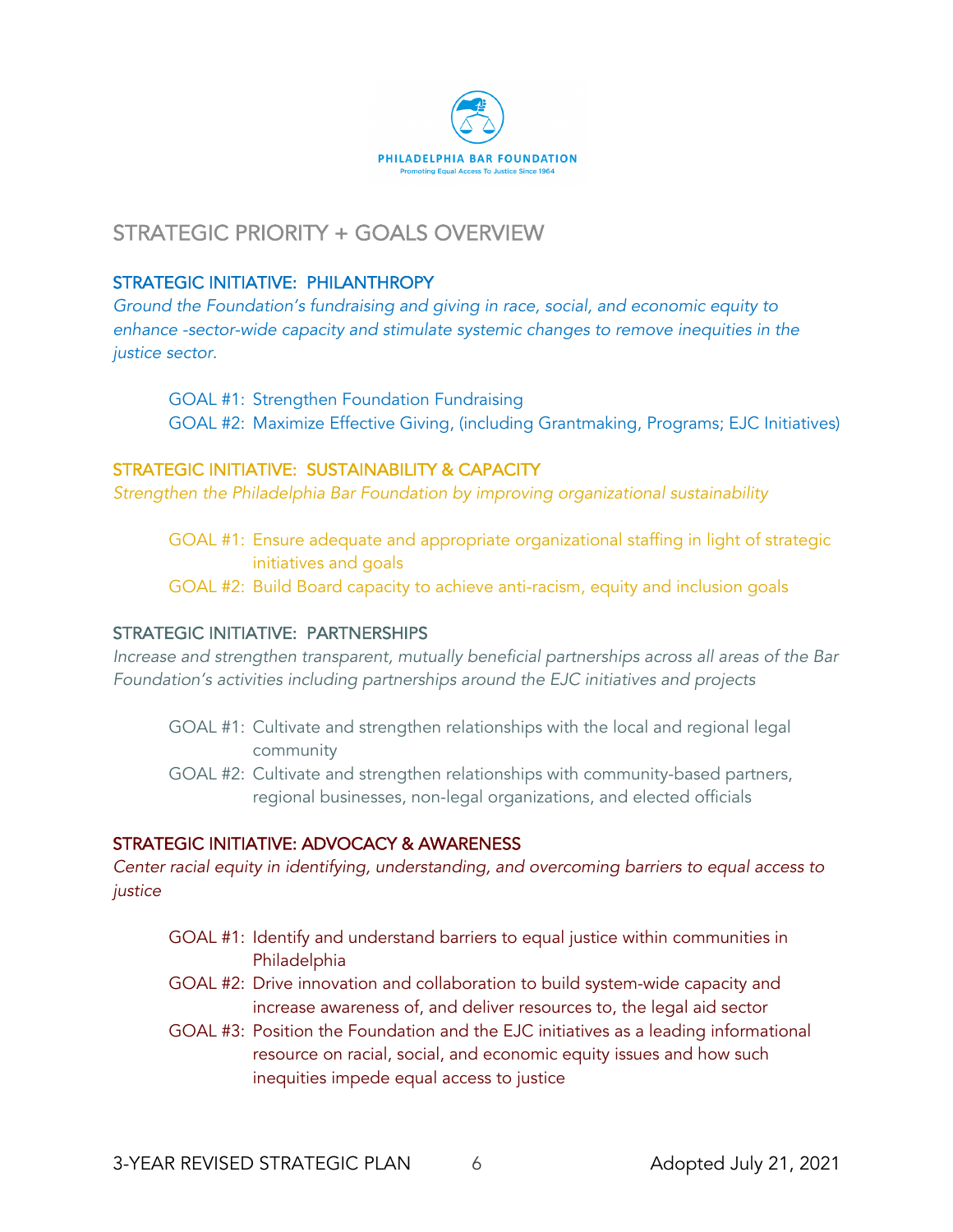

## STRATEGIC INITIATIVE: PHILANTHROPY

*Ground the Foundation's fundraising and giving in race, social, and economic equity to enhance sector wide capacity and stimulate systemic changes to remove inequities in the justice sector.* 

### GOAL #1: Strengthen Foundation Fundraising

#### Tactics:

| 2021 | Examine existing endowment growth initiatives and evaluate<br>growth strategy                                                                                                                                      |
|------|--------------------------------------------------------------------------------------------------------------------------------------------------------------------------------------------------------------------|
|      | Begin development of a planned giving strategy                                                                                                                                                                     |
|      | Sustain robust Unified Giving campaign throughout year for<br>institutional funding                                                                                                                                |
|      | Continue to support Individual Giving initiatives including but not<br>÷<br>limited to the annual appeal, memorial and tribute gifts,<br>arbitration donations, Friends of the Foundation, and dues check-<br>offs |
|      | Leverage Access to Justice Awards Benefit as one of the<br>Foundation's primary fundraising efforts                                                                                                                |
|      | Support a Young Lawyers Division joint fundraiser<br>÷                                                                                                                                                             |
|      | Secure funding for understanding community civil justice needs<br>÷<br>within the Philadelphia community as a prelude to the co-creation<br>of community-based justice hubs (with navigators)                      |
| 2022 | Evaluate new opportunities/initiatives for growing the<br>endowment                                                                                                                                                |
|      | Complete the planned giving strategy<br>÷                                                                                                                                                                          |
|      | Evaluate Unified Giving, Individual Giving, and Events to<br>÷<br>determine which methods to prioritize                                                                                                            |
|      | Explore funder collaboration to support EJC initiatives<br>÷                                                                                                                                                       |
| 2023 | Implement planned giving strategy<br>Continue evaluation of unrestricted fundraising activities<br>÷<br>Strengthen funder collaboration to ensure sustainability of EJC<br>initiatives                             |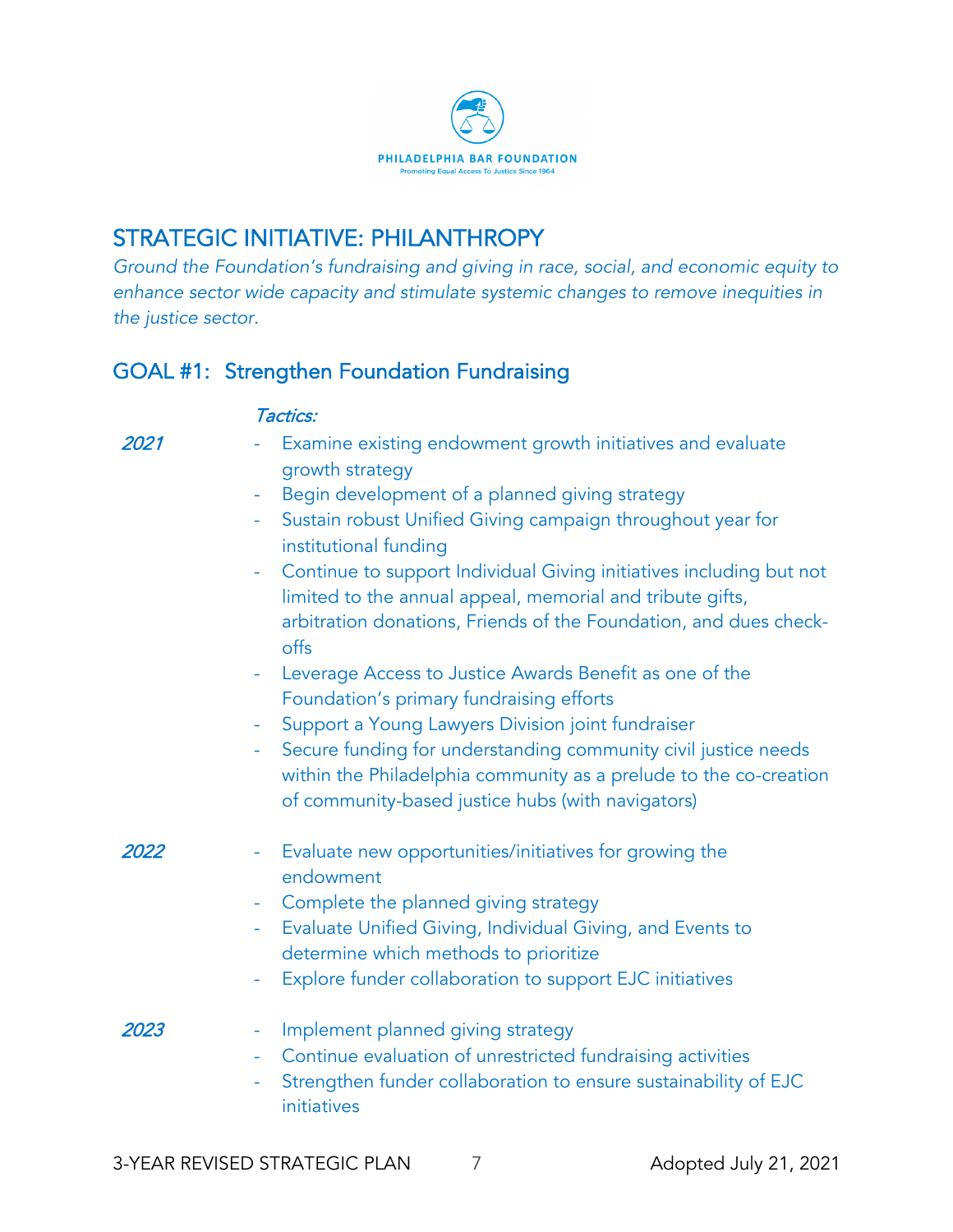

### GOAL #2: Maximize Effective Giving (Including Grantmaking; Programs; EJC Initiatives)

|      | Tactics:                                                                                                                                                                                                                                                                                                                                                                                                                                                                                            |
|------|-----------------------------------------------------------------------------------------------------------------------------------------------------------------------------------------------------------------------------------------------------------------------------------------------------------------------------------------------------------------------------------------------------------------------------------------------------------------------------------------------------|
| 2021 | Explore ways to prioritize racial equity in the evaluation of<br>٠<br>grantmaking process<br>Explore ways to Increase transparency of grantmaking process for<br>÷<br>non-profit partners<br>Identify systems for efficiency in application and administration of<br>$\equiv$<br>grants process<br>Consideration of multi-year grants<br>۰<br>Commit resources through EJC initiatives to enhance<br>÷<br>collaboration, drive innovation and increase the public's access to<br>legal aid services |
| 2022 | Grants committee to continue to evaluate current grantmaking<br>process<br>Continue exploring and implementing 2021 tactics<br>۰                                                                                                                                                                                                                                                                                                                                                                    |
| 2023 | Measure implementation of refined grantmaking process<br>۰<br>Measure impact and ensure sustainability of EJC initiatives and<br>۰<br>giving efforts                                                                                                                                                                                                                                                                                                                                                |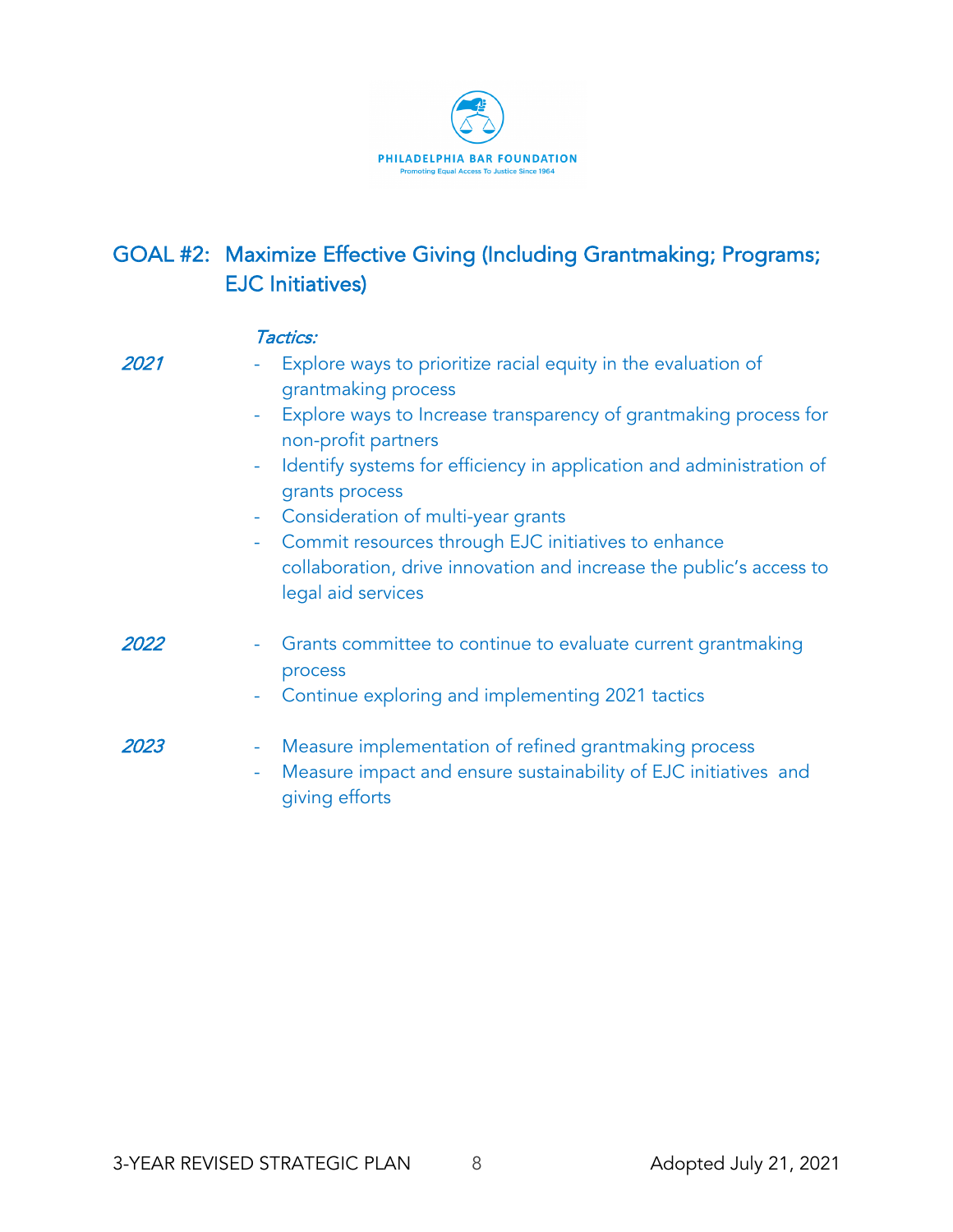

# STRATEGIC INITIATIVE: SUSTAINABILITY & CAPACITY

Tactics:

*Strengthen the Philadelphia Bar Foundation by improving organizational sustainability*

## GOAL #1: Ensure adequate and appropriate organizational staffing in light of strategic initiatives and goals

| 2021 | Continue HR committee of the Board of Trustees<br>initiatives                                                                                                                                    | Work with staffing expert to assess required organizational<br>staffing in light of strategic initiatives and goals including EJC                                                                 |
|------|--------------------------------------------------------------------------------------------------------------------------------------------------------------------------------------------------|---------------------------------------------------------------------------------------------------------------------------------------------------------------------------------------------------|
|      | Define other EJC projects and priorities<br>÷<br>÷,<br>partners<br>$\equiv$<br>options for PBF                                                                                                   | Define structure for engaging and compensating community<br>Develop hiring policy with criteria that center on racial equity<br>Form a small ad hoc taskforce to examine office space needs and   |
| 2022 | force.                                                                                                                                                                                           | Based on staffing assessment, enhance targeted professional<br>development opportunities and hire additional staff as necessary<br>Implement the recommendations of the ad hoc office space task- |
| 2023 | $\equiv$<br>Develop Organizational Succession Plan<br>$\overline{\phantom{a}}$                                                                                                                   | Evaluate HR function and respond to changing environment                                                                                                                                          |
|      | GOAL #2: Build Board capacity to achieve anti-racism, equity and<br>inclusion goals                                                                                                              |                                                                                                                                                                                                   |
| 2021 | Tactics:<br>create a pipeline of potential candidates<br>Improve active Trustee engagement with new Trustees<br>÷<br>representation<br>Form and begin the work of an Anti-Racism Task Force<br>÷ | Continue to diversify Board membership including mechanisms to<br>Engage with broader Philadelphia community for Board                                                                            |
|      | 3-YEAR REVISED STRATEGIC PLAN<br>9                                                                                                                                                               | Adopted July 21, 2021                                                                                                                                                                             |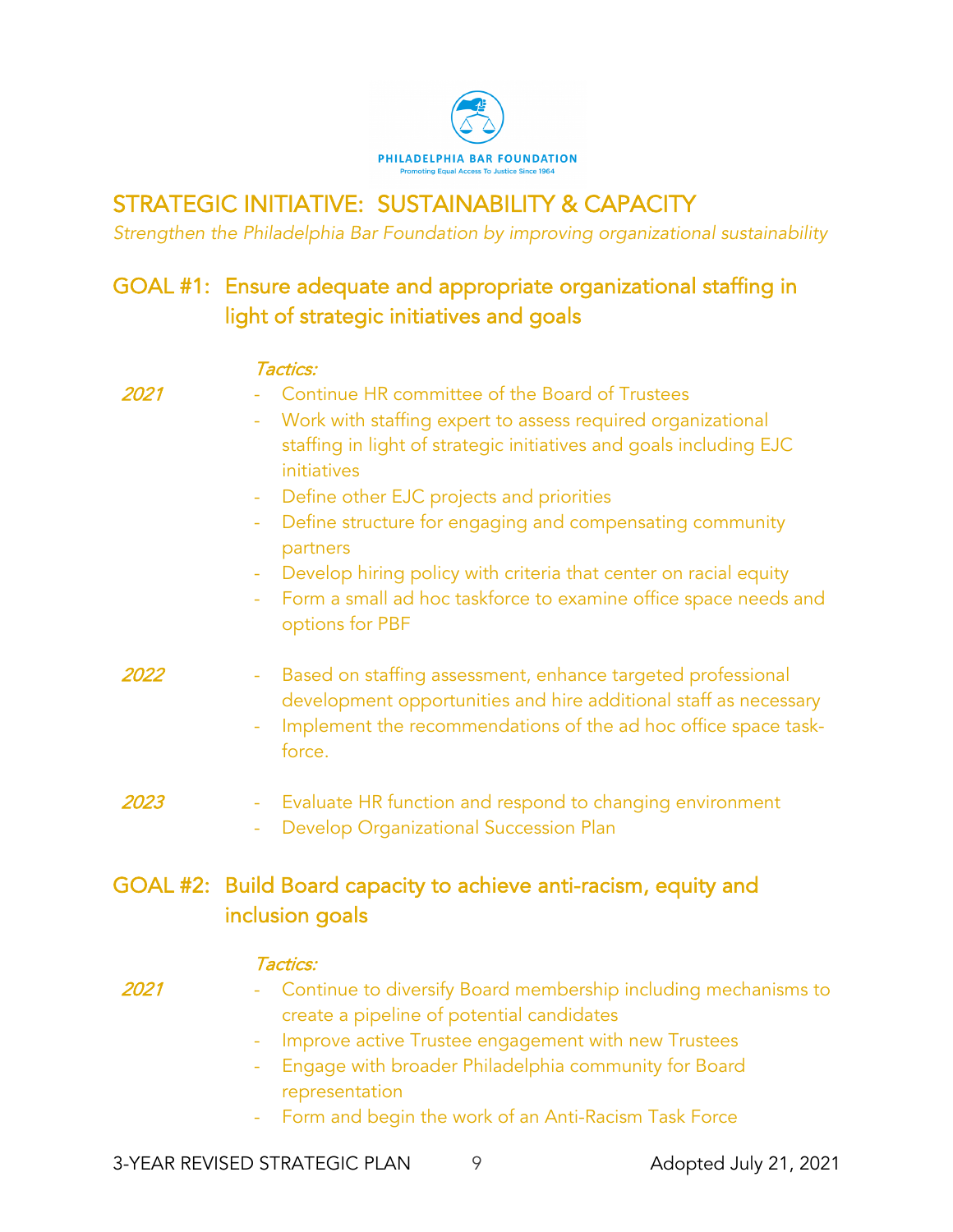

- Enhance efforts of the Board Development Committee by creating an Advisory committee of the Board composed of members of the grantee community and members from communities who are disadvantaged by the existing system
	- Identify key volunteers with specific expertise

2022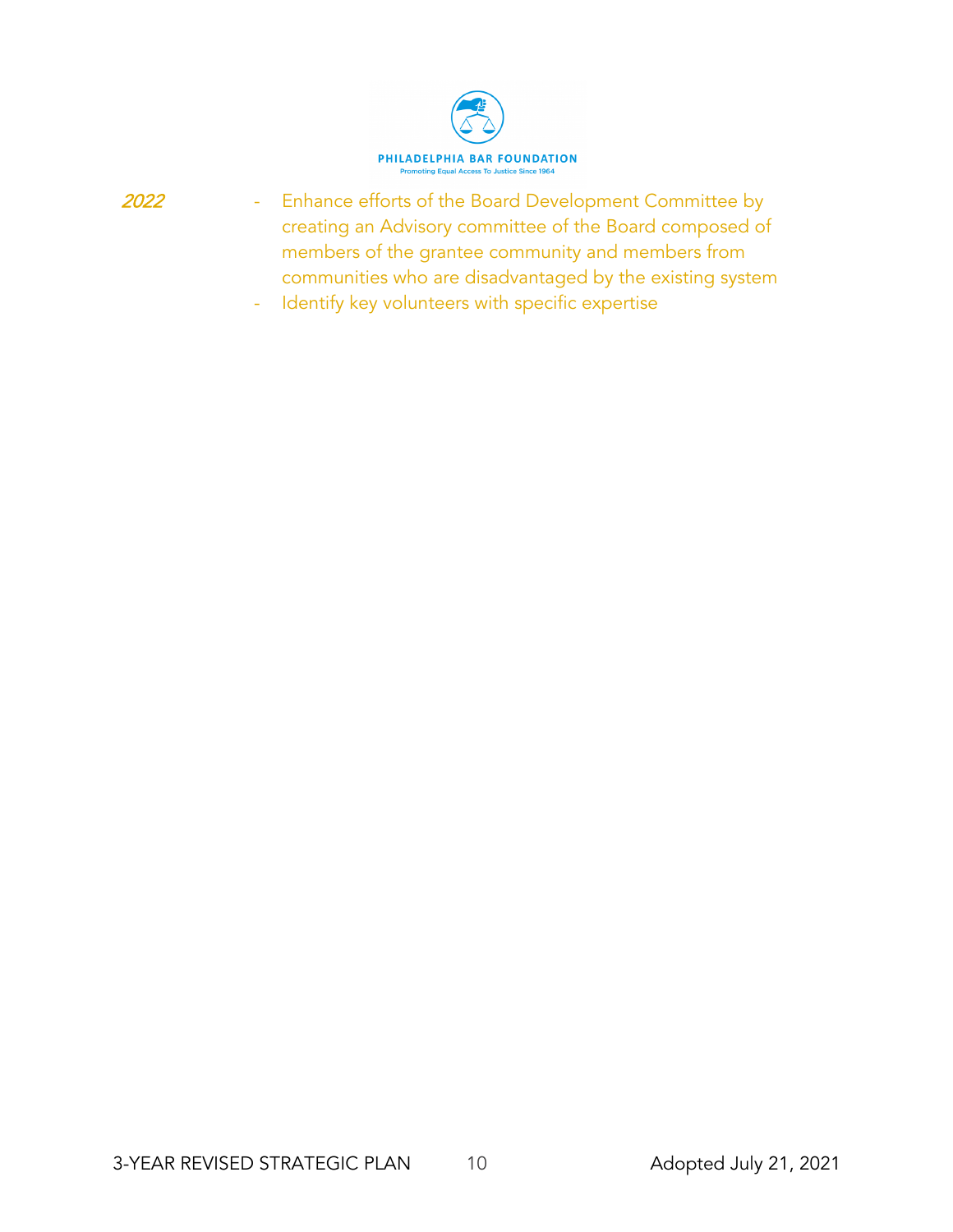

### STRATEGIC INITIATIVE: PARTNERSHIPS

*Increase and strengthen transparent, mutually beneficial partnerships across all areas of the Bar Foundation's activities including partnerships around the EJC initiatives*

### GOAL #1: Cultivate and strengthen relationships with the local and regional legal community

|      | Tactics:                                                                                                                                                                                                                                                                                                                                                                                                                                                                                                                                                                                                                                                                                                                                 |
|------|------------------------------------------------------------------------------------------------------------------------------------------------------------------------------------------------------------------------------------------------------------------------------------------------------------------------------------------------------------------------------------------------------------------------------------------------------------------------------------------------------------------------------------------------------------------------------------------------------------------------------------------------------------------------------------------------------------------------------------------|
| 2021 | Continue partnership with Philadelphia Bar Association, its<br>sections and committees, and Young Lawyers Division<br>Continue to grow the Board Observer Program<br>$\overline{\phantom{a}}$<br>Build relationships to leverage corporate expertise through<br>$\overline{\phantom{a}}$<br>Trustee connections with corporate in-house counsel<br>Begin to explore a structure to build relationships among Bar<br>$\overline{\phantom{0}}$<br>Foundation and members of nonprofit partner boards<br>Strengthen Affinity Bar relationships<br>-<br>Continue relationships with Philadelphia law firms to build<br>$\overline{\phantom{a}}$<br>support for fundraising and to advance racial justice goals and<br><b>EJC</b> initiatives |
| 2022 | Begin to convene meetings with nonprofit partner Board<br>members<br>Build and strengthen relationships with law schools, government<br>$\overline{\phantom{0}}$<br>legal departments, judges and courts<br>Consider new legal partnerships based on the EJC initiatives<br>$\qquad \qquad \blacksquare$<br>Incorporate regular updates from Affinity Bar Leaders into Board<br>$\qquad \qquad -$<br>meetings<br>Explore expanded joint activities with Affinity Bars<br>$\overline{\phantom{0}}$<br>Explore with Bar Association Public Interest Section and Civil<br>$\overline{\phantom{0}}$<br>Gideon Taskforce re-launching Kenneth Shear Civil Gideon Legal<br>Justice Scholarship                                                 |
| 2023 | Continue to expand legal partnerships in support of Bar<br>$\overline{\phantom{m}}$<br>Foundation objectives including EJC initiatives                                                                                                                                                                                                                                                                                                                                                                                                                                                                                                                                                                                                   |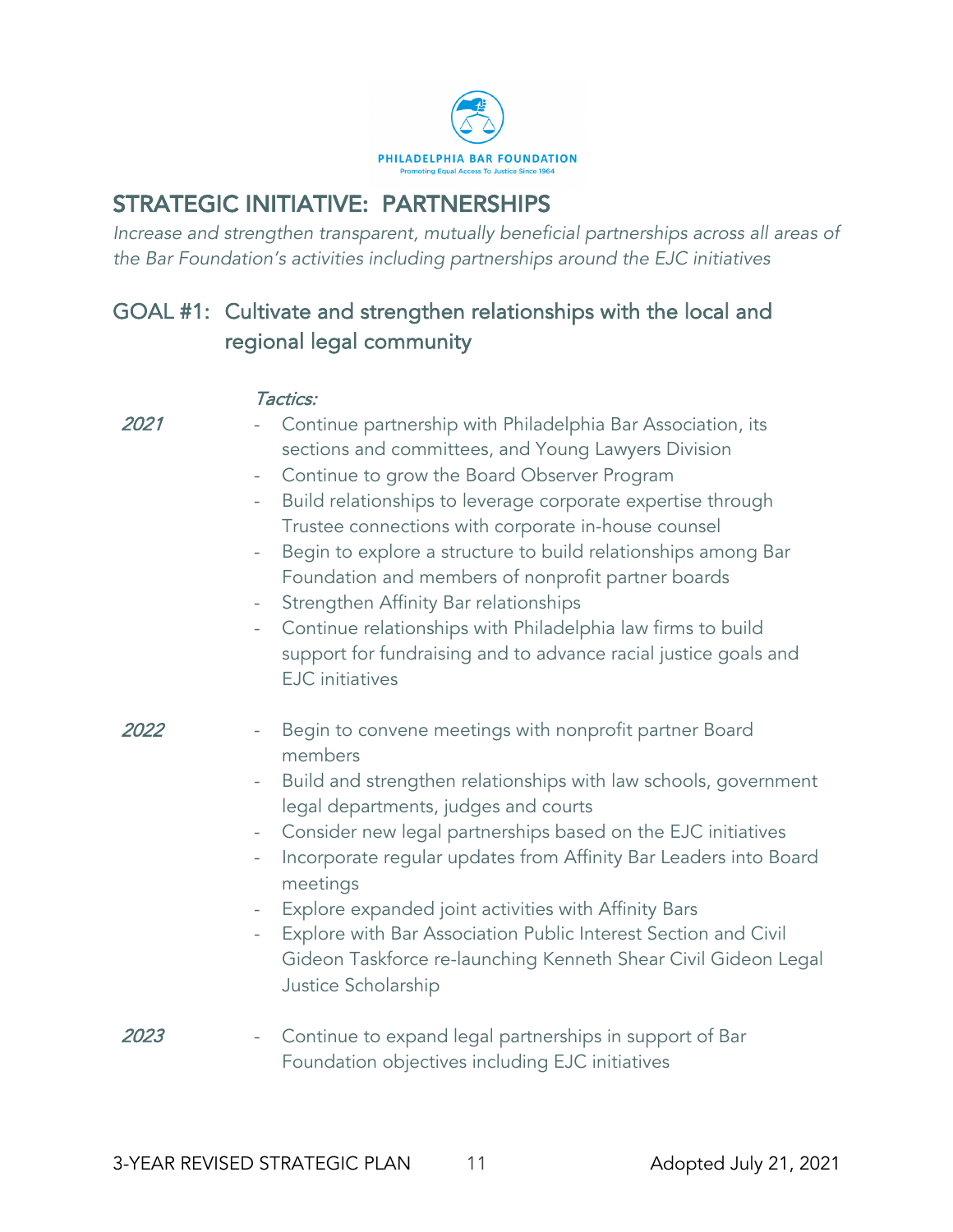

GOAL #2: Cultivate and strengthen relationships with community-based partners, regional businesses, non-legal organizations, elected officials and regional philanthropies

|      | , acucs.                                                                                                                                                                                                                                                                                                                                                                                                                                                                                                                                                                                                                                                      |
|------|---------------------------------------------------------------------------------------------------------------------------------------------------------------------------------------------------------------------------------------------------------------------------------------------------------------------------------------------------------------------------------------------------------------------------------------------------------------------------------------------------------------------------------------------------------------------------------------------------------------------------------------------------------------|
| 2021 | Form a working group focused on developing strategic non-legal<br>relationships to strengthen the Foundation's ability to achieve its<br>strategic goals. Partnerships to consider include:<br>a. Philanthropic leaders<br>b. Community partners and influencers<br>c. Academic Institutions<br>d. Elected Officials<br>In conjunction with the Foundation's anti-racism goals, ensure<br>$\overline{\phantom{0}}$<br>deliberate effort to identify and partner with organizations that<br>are led by diverse leadership<br>In conjunction with the EJC initiatives, facilitate discussions with<br>$\overline{\phantom{0}}$<br>industry and academic experts |
| 2022 | Continue intentional engagement with strategic partners<br>-<br>In conjunction with the 2021 EJC data/technology initiative -<br>-<br>convene funders to collaborate on streamlining and standardizing<br>data collection<br>Begin the co-creation of community justice hubs with community-<br>$\overline{\phantom{0}}$<br>based partners                                                                                                                                                                                                                                                                                                                    |
| 2023 | Solidifying and strengthening partnerships to expand the<br>-<br>community justice hub network                                                                                                                                                                                                                                                                                                                                                                                                                                                                                                                                                                |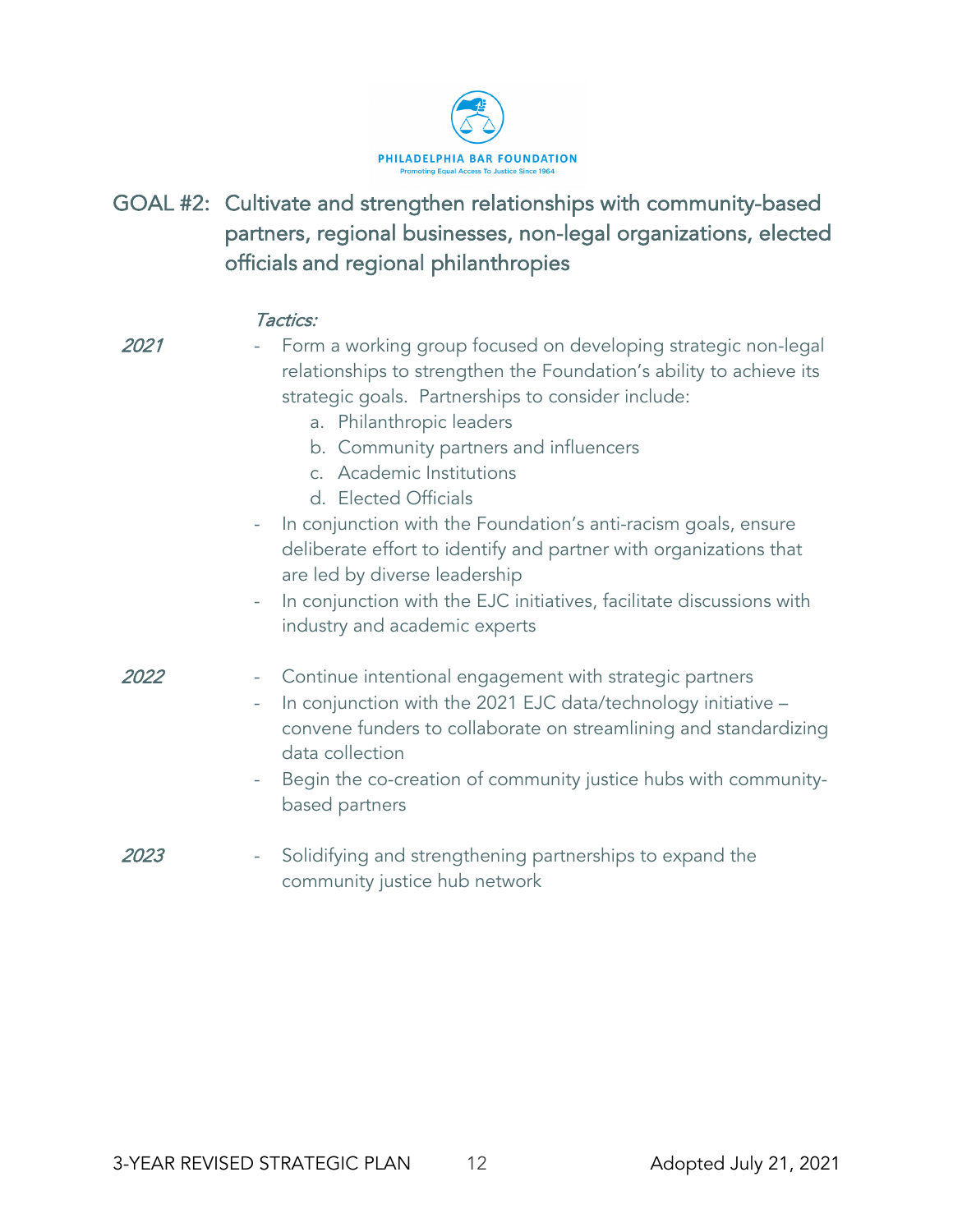

#### Existing partnership programs:

ACCGP Diversity Corporate Internship Program

Board Observer Program

International Law Lyon Internship Fund

Kenneth Shear Civil Gideon Legal Justice Scholarship Fund (dormant)

LexisNexis Research Grant

Judge Alfred L. Luongo Fund

Judge William M. Marutani Fellowship

The Honorable Albert W. Sheppard Scholarship Fund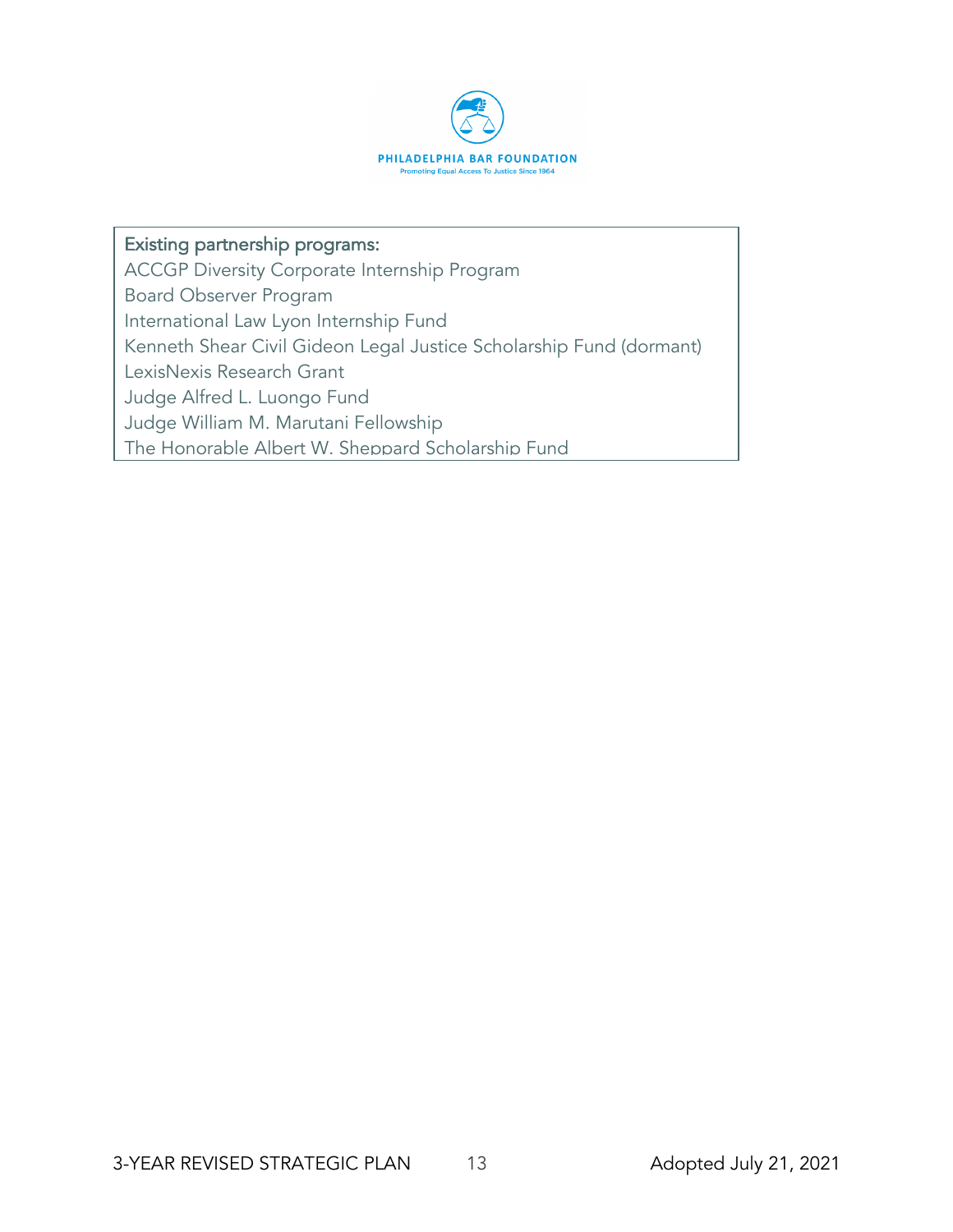

# STRATEGIC INITIATIVE: ADVOCACY & AWARENESS

*Center racial equity in identifying, understanding and overcoming barriers to equal access to justice*

### GOAL #1: Identify and understand barriers to equal justice within communities in Philadelphia

|      | Tactics:                                                                                                                                                                                                                                                                                                                               |
|------|----------------------------------------------------------------------------------------------------------------------------------------------------------------------------------------------------------------------------------------------------------------------------------------------------------------------------------------|
| 2021 | Identify potential research partners to quantify unmet legal needs<br>that prohibit thriving communities<br>Identify external grant and philanthropic opportunities based on<br>÷<br>data and research outcomes<br>- Leverage nonprofit partners' data to identify areas on which to<br>focus in Philadelphia's civil legal aid system |
| 2022 | Conduct and publish results of effort to co-create solutions to<br>۰<br>addressing the unmet needs that prohibit thriving communities<br>Publish results of data assessment and benefits of centralized<br>÷<br>intake system                                                                                                          |
| 2023 | Implement research outcomes from this process to refine EJC<br>۰<br>initiatives                                                                                                                                                                                                                                                        |

### GOAL #2: Drive innovation and collaboration to build system-wide capacity and increase awareness of, and deliver resources to, the legal aid sector

#### Tactics:

2021

- Establish structure for regular communication and consultation with legal aid entities and court-based help centers
	- Collect and appropriately share sector-wide data on organizational issues of interest to the legal aid sector (e.g., staffing and salary data)
	- Continue regular communication and consultation with funders and other stakeholders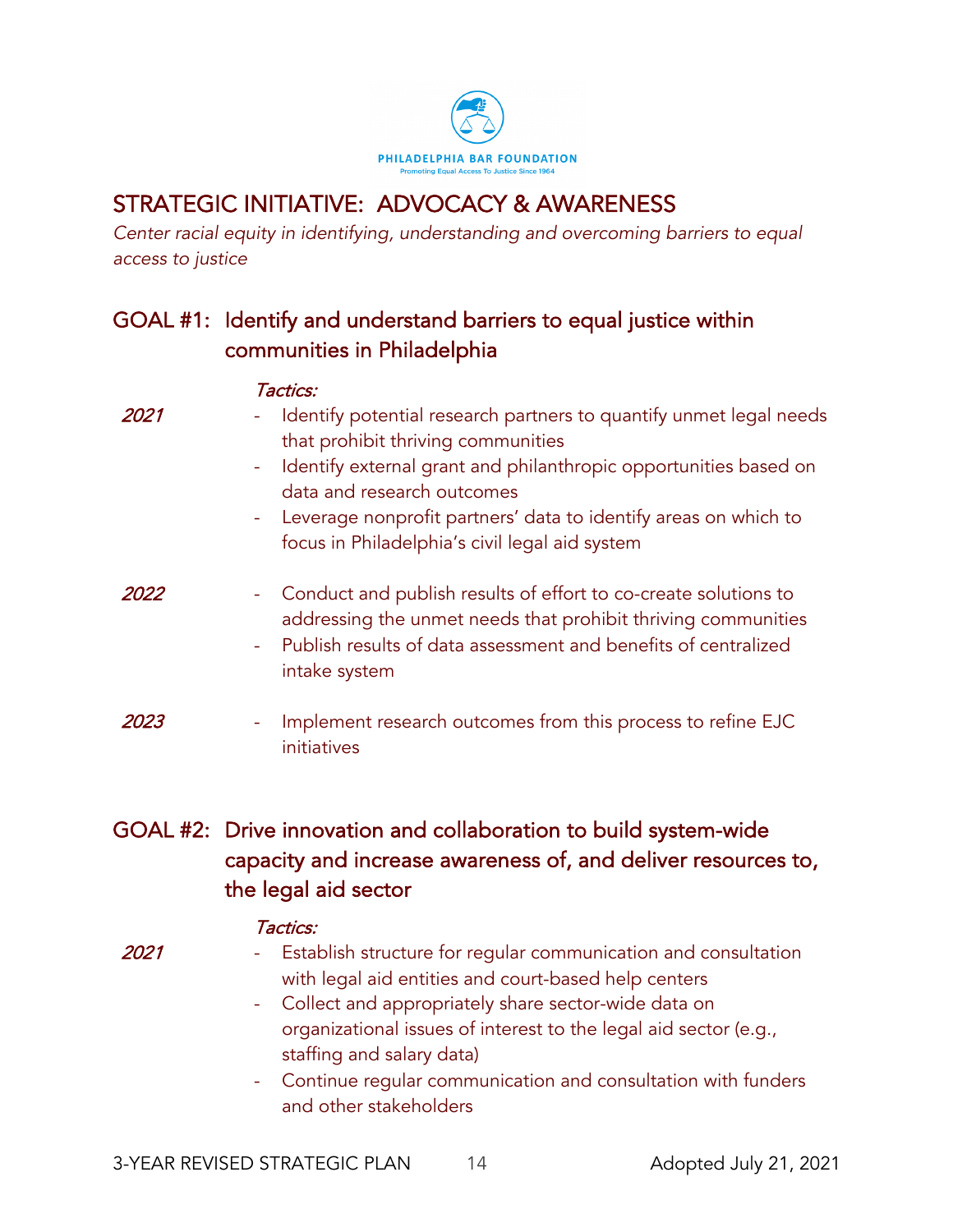

- 2022 - Work to identify and develop impact metrics and tools that will help the Foundation and nonprofit partners document need and demonstrate successes
	- Leverage relationships among the Foundation and members of nonprofit partner boards to further advocacy efforts
- 2023 Continue efforts to drive innovation and collaboration
	- Begin to implement impact metrics and tools
- GOAL #3: Position the Foundation and the EJC initiatives as a leading informational resource on racial, social, and economic equity issues and how such inequities impede access to justice

|      | Tactics:                                                                                                                                                         |
|------|------------------------------------------------------------------------------------------------------------------------------------------------------------------|
| 2021 | Continue to develop relationships with the media and other<br>÷<br>stakeholders in order to disseminate information about the work<br>of the Foundation          |
| 2022 | Begin to plan thought-leadership programming/speaker series for<br>$\overline{\phantom{a}}$<br>2022 launch including focus on racial justice and economic equity |
|      | Identify opportunities to apply for relevant recognition awards<br>$\equiv$                                                                                      |
| 2023 | Launch thought leadership programming<br>۰<br>Enhance programming and speaker series                                                                             |